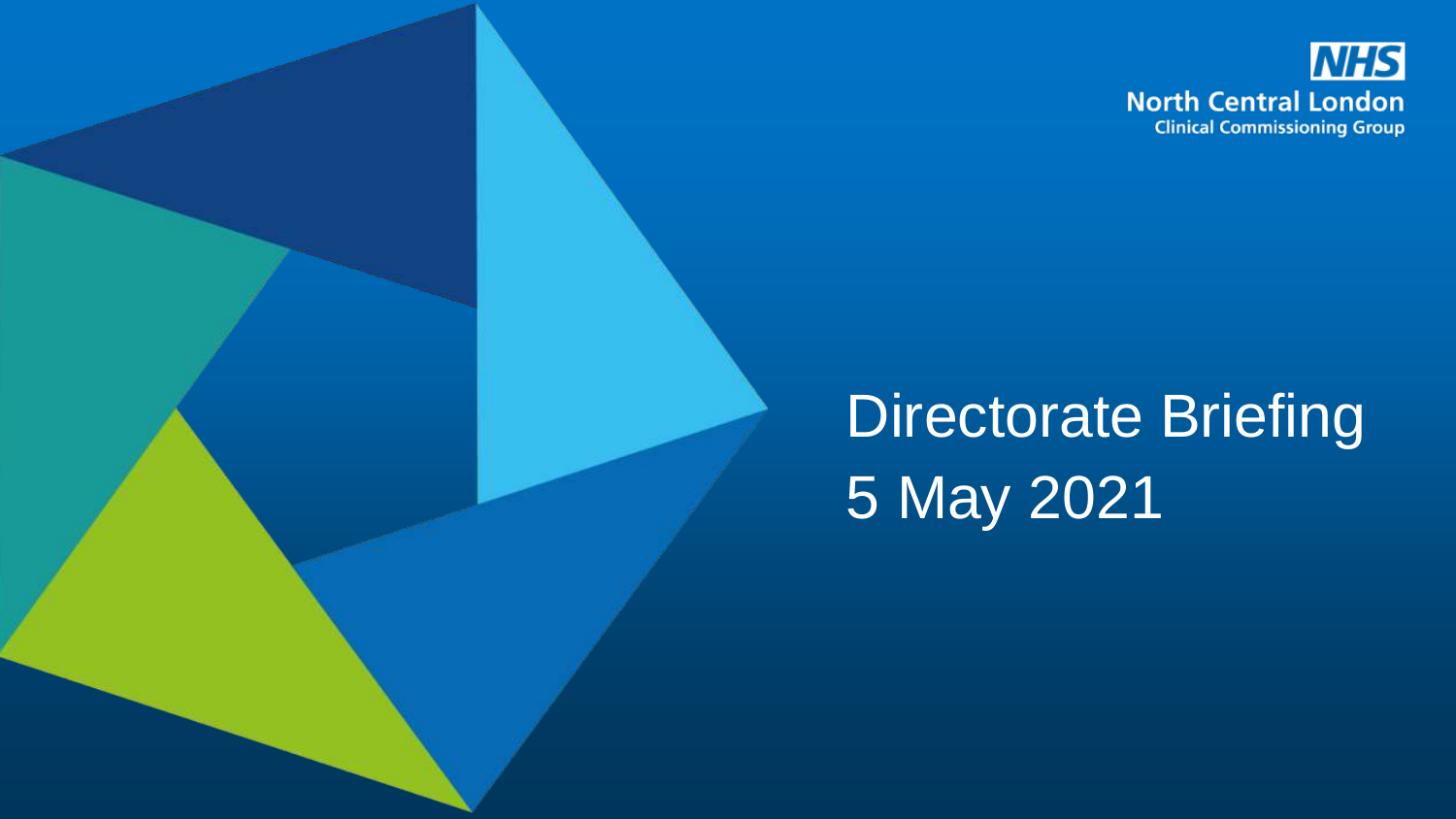# In this briefing…



- NCL CCG: In Conversation
- Mental health awareness week
- Keep active week
- **Appraisals**
- Occupational health referrals
- **CQC Provider Collaboration Review**
- ICS / ICP update
- Vaccination update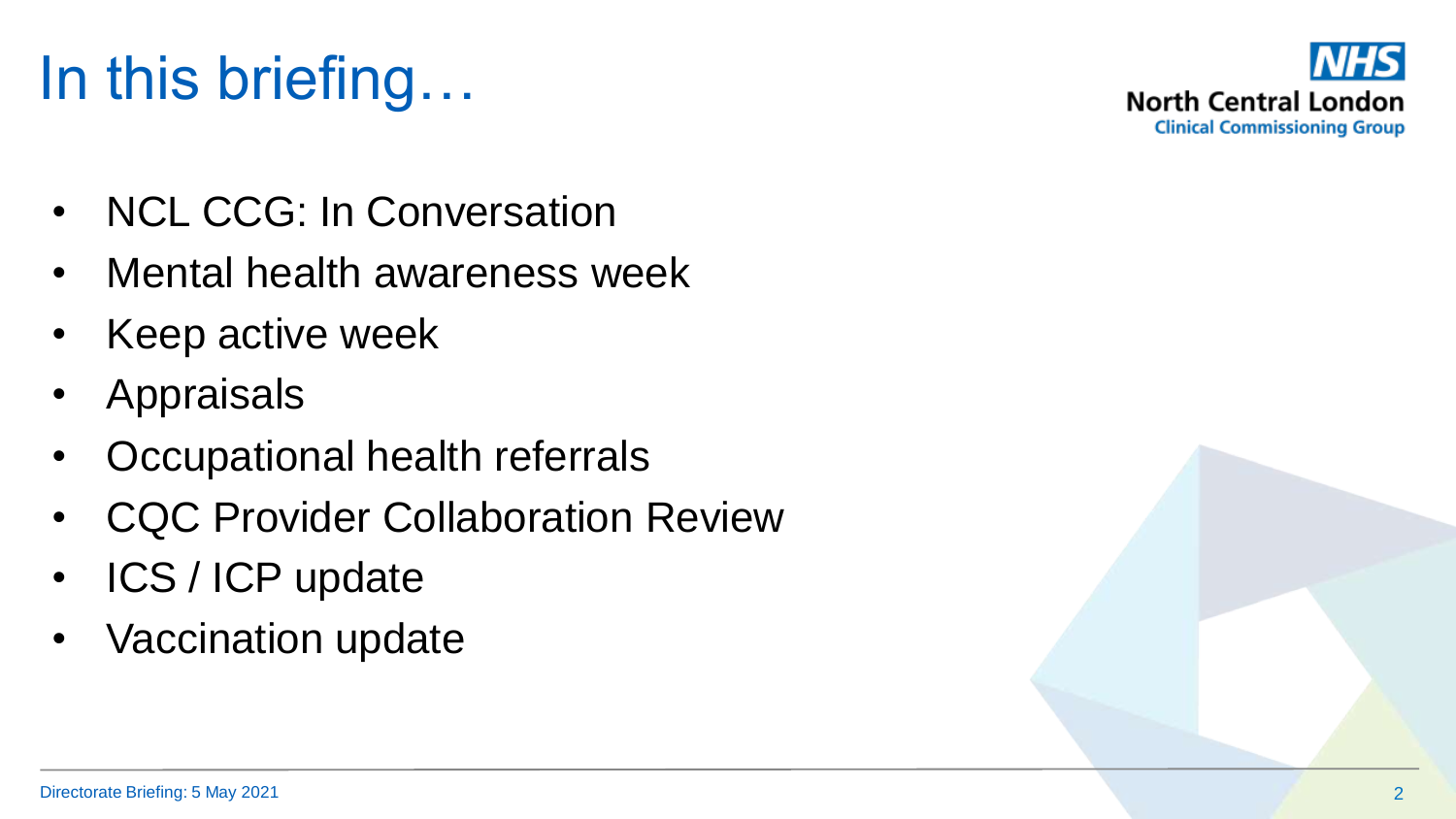# NCL CCG: In Conversation



- Thank you to everyone who was able to attend our first In Conversation event last week.
- We had almost 300 staff in attendance throughout the session.
- If you were unable to attend the event, we have a [recording of the session available.](http://camdenccg.newsweaver.com/Newsletter/uzws06fn8en1gfncbqs1l9/external?a=6&p=7348742&t=356153)
- If you did attend the event, it would be great to hear your thoughts on this event to help inform future all staff events.
- If you would like to share your feedback, [please complete this short form.](http://camdenccg.newsweaver.com/Newsletter/1pvlclr3q9f1gfncbqs1l9/external?a=6&p=7348742&t=356153) It will be open until 12 May.
- All of the questions raised during the session have been collated, and we will look to publish an initial Q&A document in the coming weeks.
- Some of the questions posed can't be answered yet, but we will hold onto them and will share answers as soon as we can.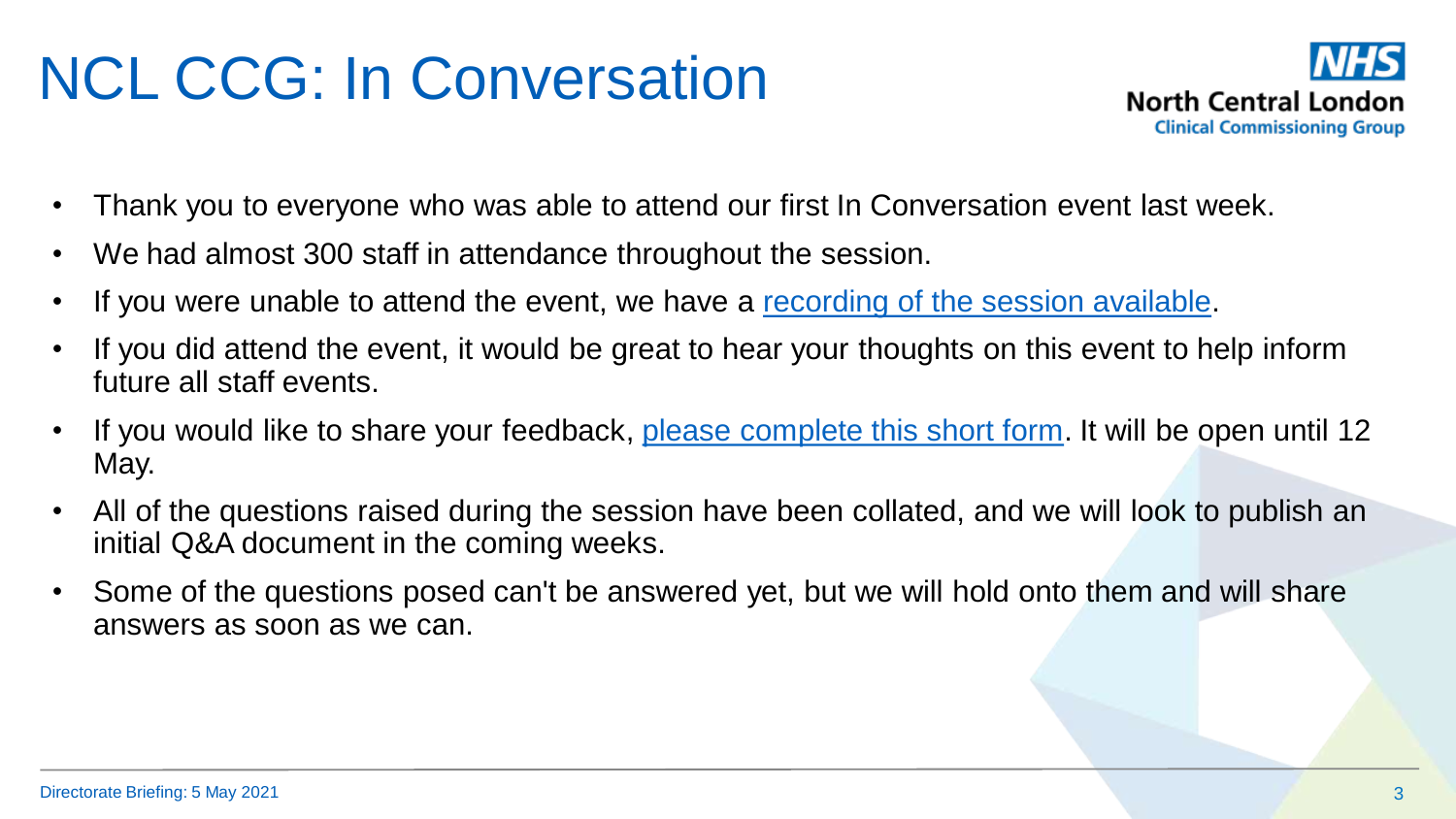# Mental Health Awareness Week





- Mental Health Awareness Week 2021 takes place from 10 16 May. The theme for this year's campaign is 'Nature'.
- The campaign is an opportunity for the whole of the UK to focus on achieving good mental health.
- We hope that it will be a good opportunity for staff to build on Keep Active Week, and you continue to find time to focus on your own mental health and wellbeing.
- In this week's newsletter and throughout Mental Health Awareness Week, we will share resources and events that are happening across NCL.
- If you know of any that you would like to share with colleagues, send them to: [nclccg.communications@nhs.net](mailto:nclccg.communications@nhs.net)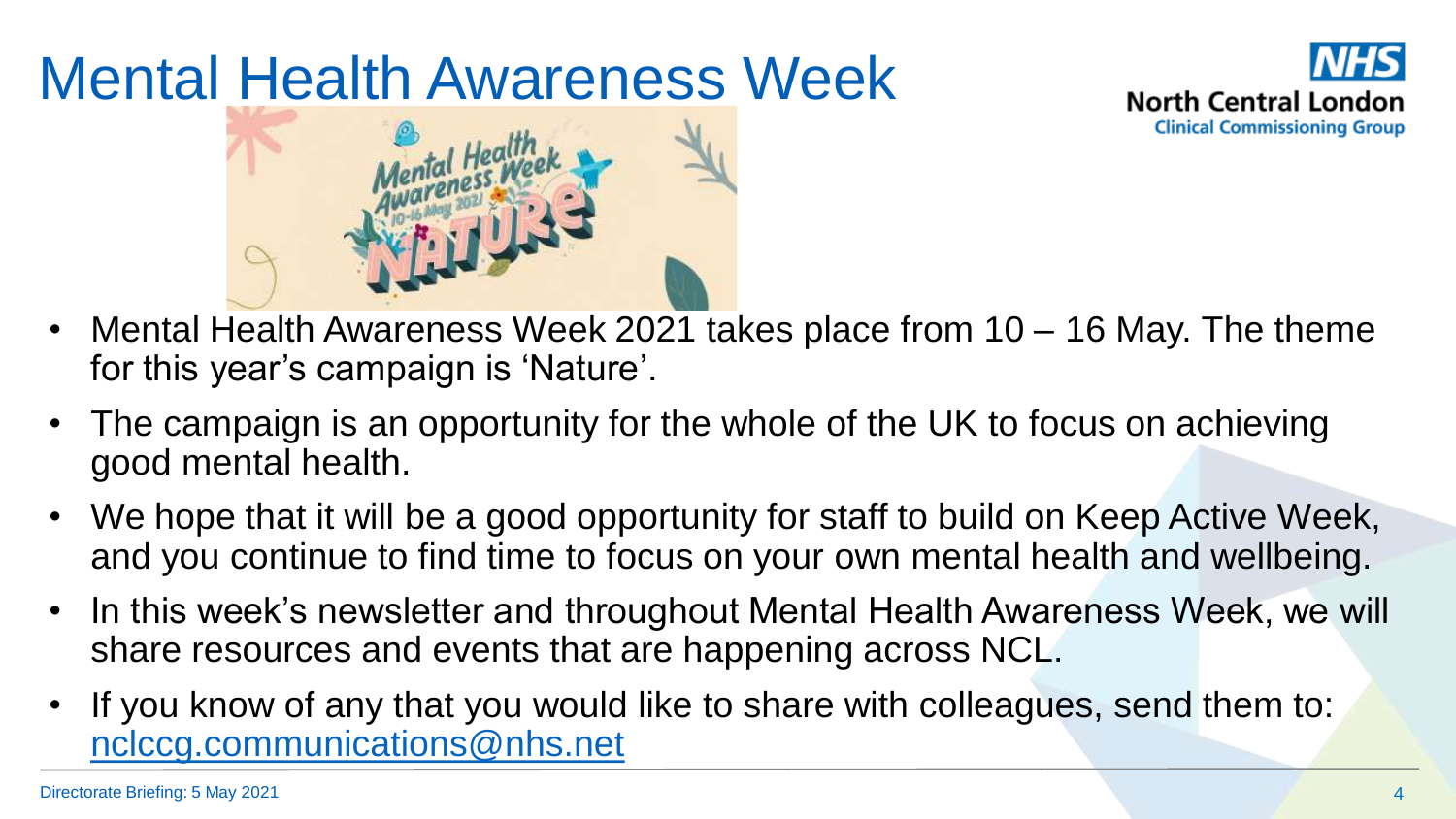### Keep active week



- During this week 3 May to 9 May we are encouraging staff to Keep Active!
- This might be before or after work or even during a lunch break.
- This could be something you do regularly a walk, run, jog, cycle or swim, or an opportunity to take advantage of a class at the gym or online that you've been thinking about.
- We want all staff to record their activities throughout the week by [filling in this simple form.](http://camdenccg.newsweaver.com/Newsletter/1d4cp57poq91gfncbqs1l9/external?a=6&p=7348734&t=356153)
- You can log your activities as you go just scroll to the bottom of the form to save it. When you save your form, you will receive a return link, your response ID and your response key. You will need **ALL 3 of these** in order to continue filling out your form. You can also just log them at the end of the week.
- We want to see what exercise and outdoor activity staff take part in, and will be looking at the results to find out which activities are most popular, as well as which CCG directorates and staff members will be named as 'Most Active'!
- Make sure all your activities are logged by COP on Wednesday 12 May, as the winners will be announced in the newsletter sent out on Friday 14 May.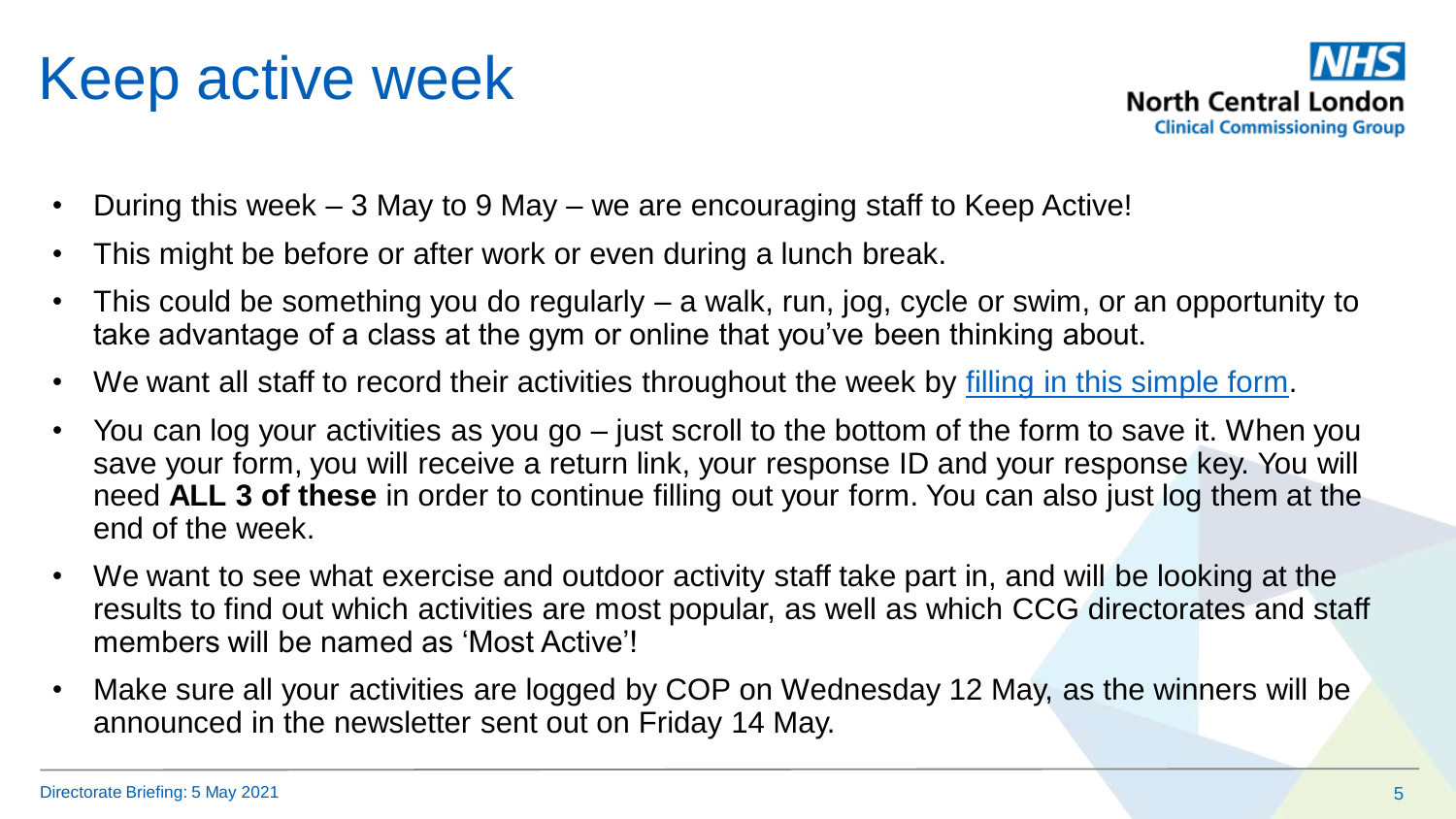### Keep active week



- We also want to see where you are exercising so send through pictures while you're out and about. These might inspire other colleagues to Get Active as well!
- Send all photos through to: [nclccg.communications@nhs.net](mailto:nclccg.communications@nhs.net)
- We've already received a few...

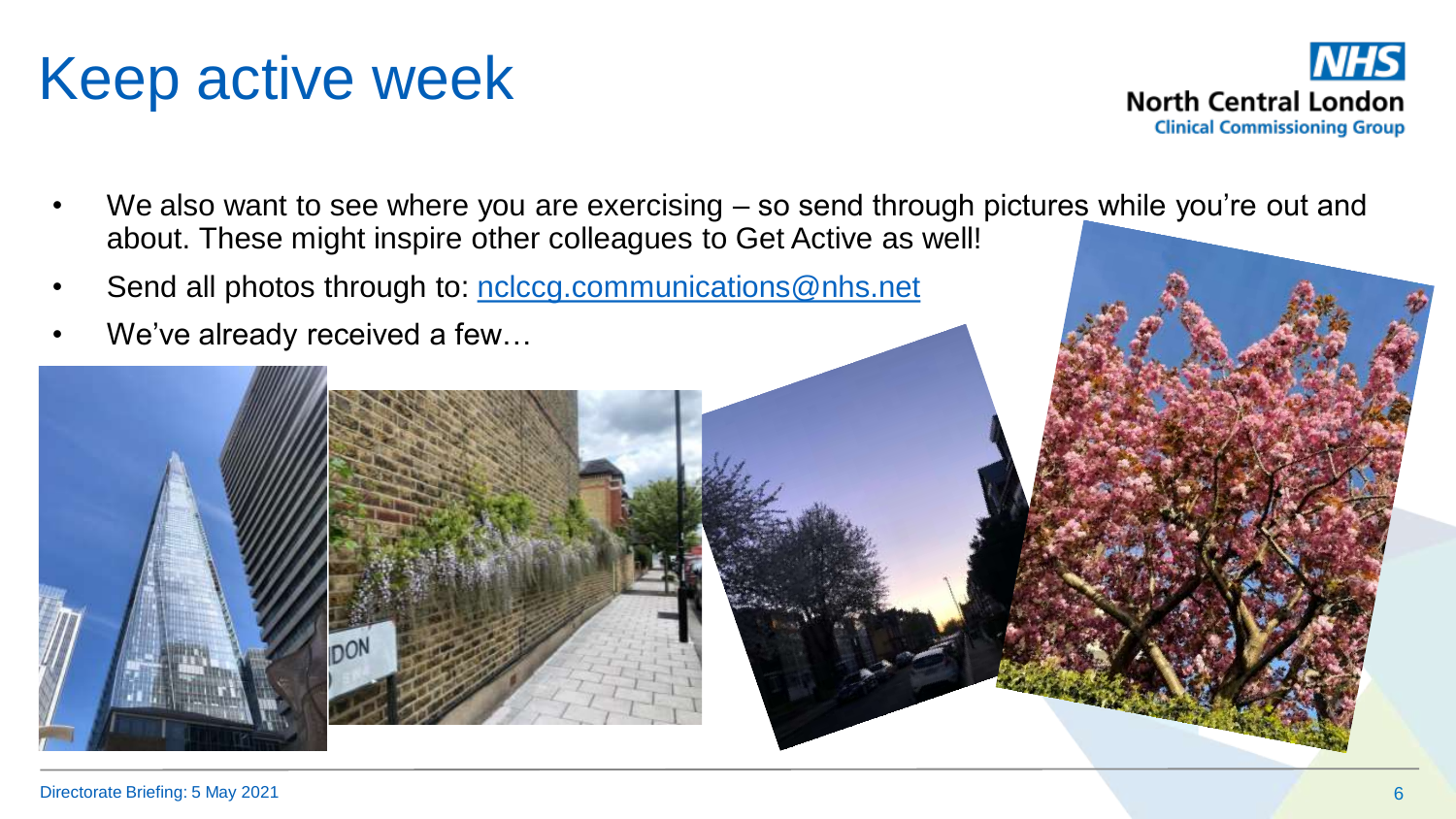

**North Central London Clinical Commissioning Group** 

- With the majority of staff continuing to work from home due to the Covid-19 pandemic, it is important that we recognise that staff have spent the last year grappling with changing priorities in relation to the NHS white paper, realignment, as well as continuing to support the vaccination programme.
- In what has been a continued period of crisis and rapidly changing priorities, it is an ideal time to recognise efforts, motivate and engage our staff by reflecting and celebrating achievements and successes in 2020/21 through our appraisal process.
- This year, the appraisal cycle and key timescales will be as follows:
	- **May – June 2021:** appraisal meeting end-of-year review/setting objectives for the year ahead and identifying personal development needs.
	- **July – September 2021:** ongoing review and conversations.
	- **October – November 2021:** Mid-year appraisal review.
	- **December 2021 – March 2022:** ongoing review and conversations.
	- **April – May 2022:** appraisal meeting end-of-year review/setting objectives for the year ahead and identifying personal development needs.
- Our target is for 100% of staff to have an annual appraisal this year.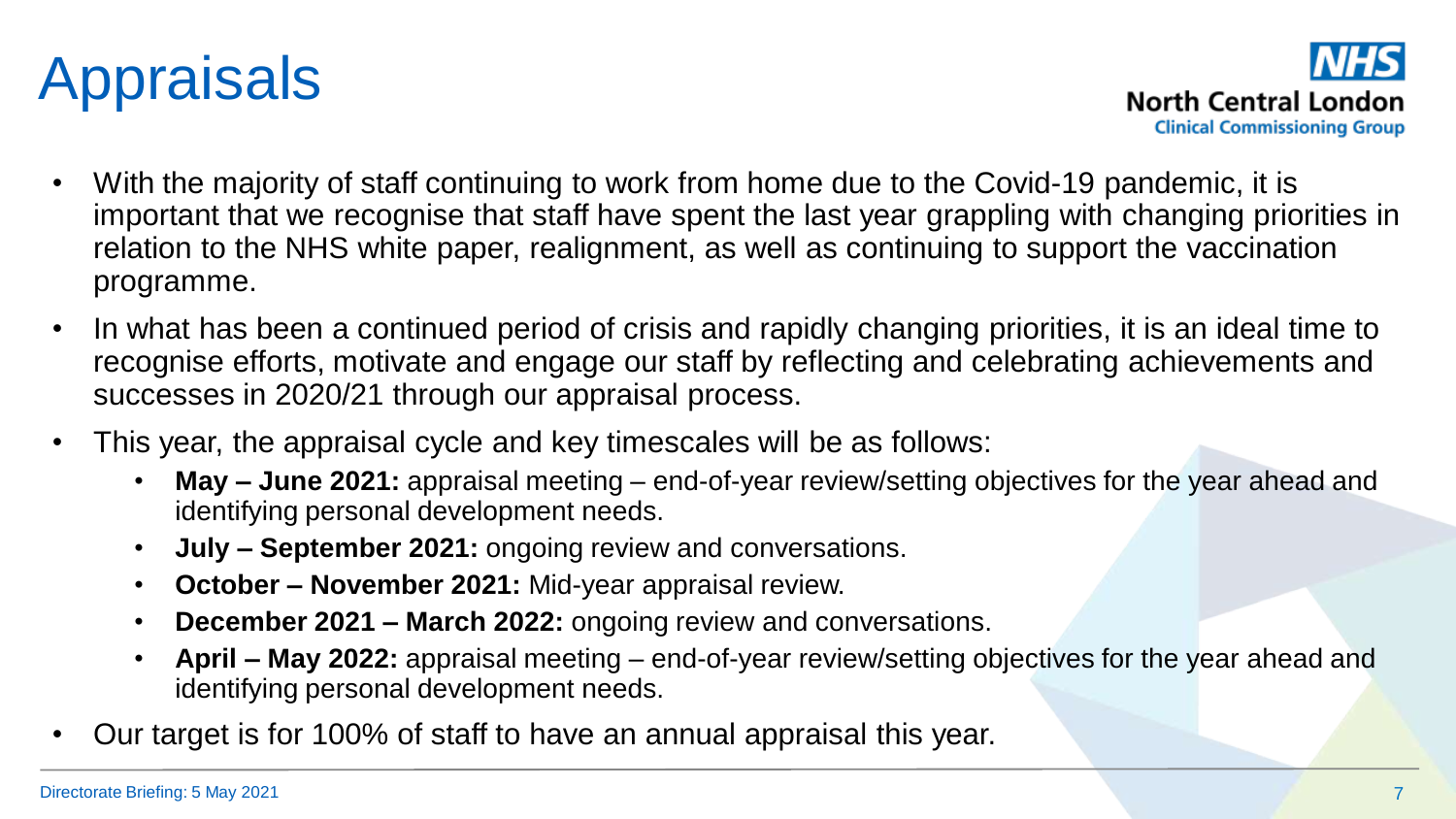



#### **What should be discussed during an end-of-year review?**

End of year appraisal discussions should focus on the following key areas:

- 1. Reflection on key activities, objectives, successes and achievements during 2020/21 and successes and achievements during the COVID-19 pandemic.
	- We recognise that some staff have been realigned to new directorates and in some cases under a new line manager. In these situations we expect managers to liaise with the previous line manager to ensure they have captured the member of staffs' key achievement/successes prior to realignment that will facilitate a meaningful discussion with the member of staff.
- 2. Agree priorities/objectives for the short-medium term (setting SMART objectives).
- 3. Identify personal development needs.
- 4. Health and wellbeing support.

All appraisal conversations should be completed under the designated appraisal section of the [Workforce system.](https://nclccgs.nhsworkforce.org/login/?Msg=s0)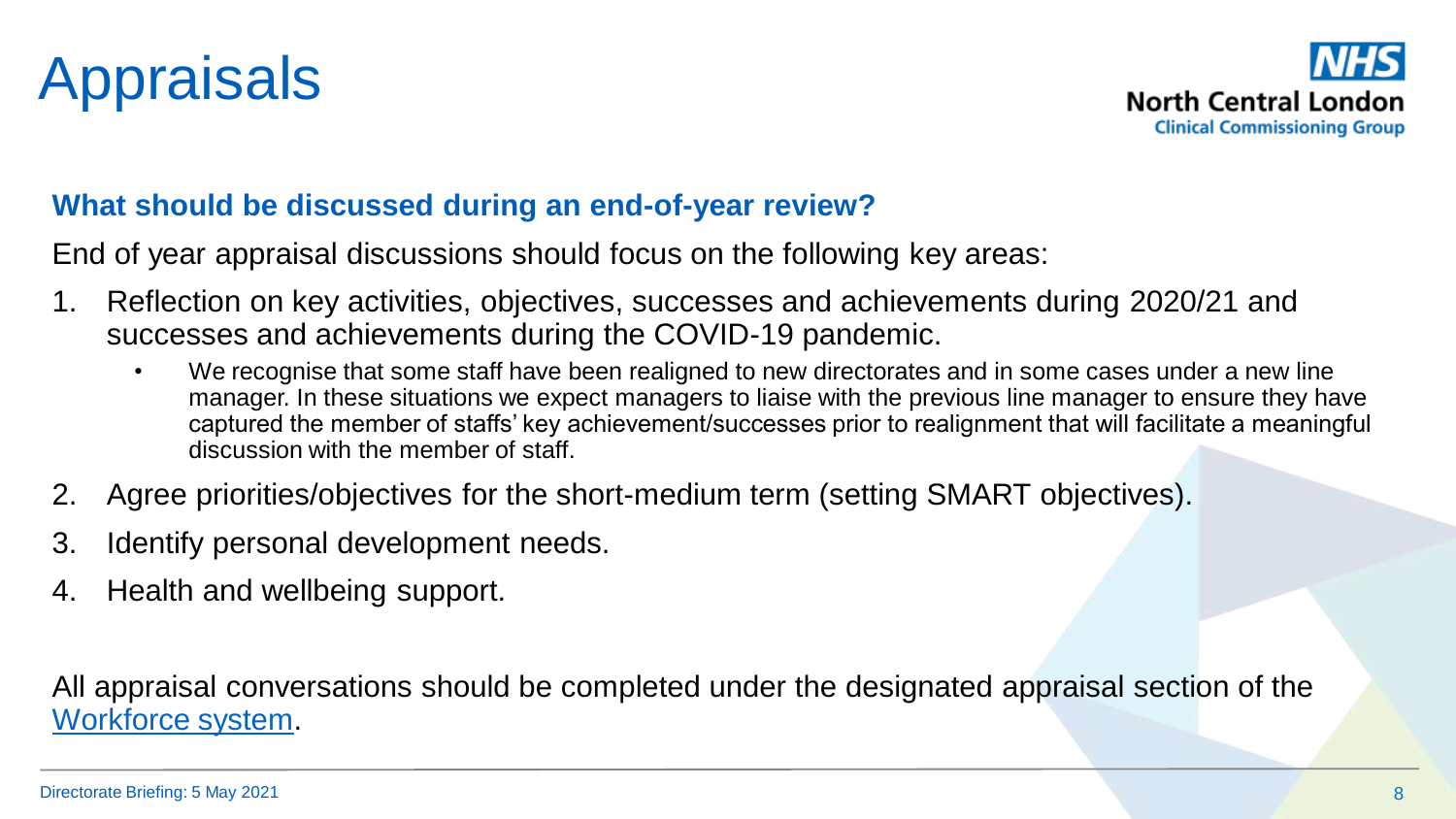# Appraisals



#### **How do I have a meaningful appraisal?**

- **No surprises** Regular feedback should be provided throughout the year at informal 'one-to-one' meetings and the appraisee should know broadly what issues are likely to arise at the appraisal. Appraisals are not the time to raise new issues of poor-performance or conduct that have not been discussed with staff before.
- **Proper scheduling** Schedule enough time (generally at least one hour) for the meeting, and interruptions should be avoided.
- **Two**-**way interaction** Make sure it's a two-way process. Neither the manager nor the member of staff should do all the talking.
- **Be prepared** Appraisal review meetings work best when managers and staff prepare carefully and in advance.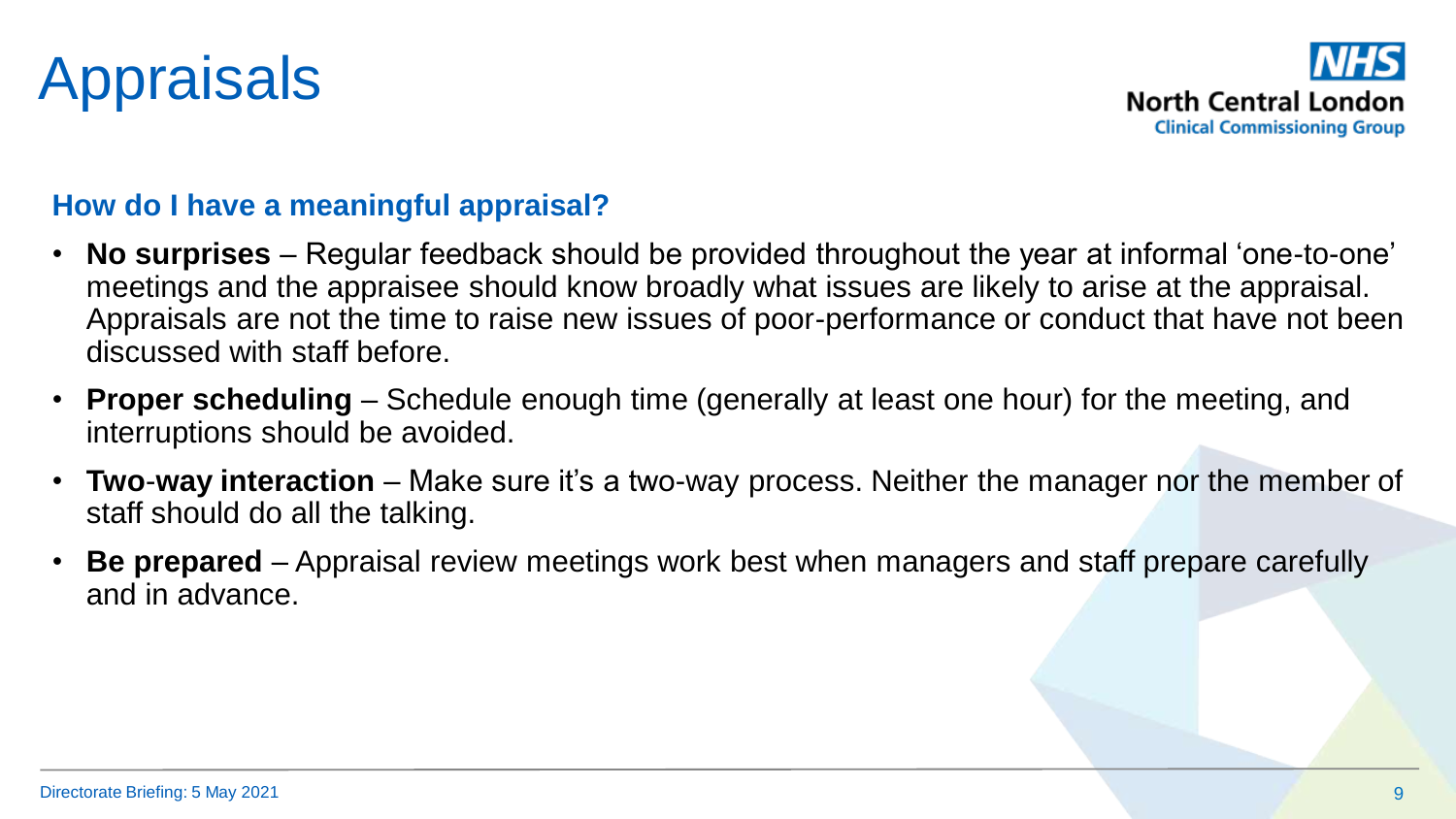### Appraisals

- **Appraisal Policy:** Further guidance on how to set SMART objectives and how to have effective and meaningful appraisal discussions can be found in the CCG's appraisal policy. The appraisal policy can be found on the intranet [here.](https://intranet.northcentrallondonccg.nhs.uk/policies/Appraisal%20Policy%20and%20Procedure.pdf)
- Appraisal Guidance and templates can be found [here.](https://intranet.northcentrallondonccg.nhs.uk/working/appraisals.htm)
- **Health and Wellbeing support:** Guidance on holding health and wellbeing conversations is available [here](https://people.nhs.uk/projectm_old_v1/wellbeing-conversations/) [and information on wellbeing support is available on our staff health and wellbeing](https://intranet.northcentrallondonccg.nhs.uk/health/your-health-and-wellbeing.htm)  intranet page.
- **HR drop-in sessions:** HR drop-in sessions have been scheduled throughout May and June. Staff and managers can book themselves onto a slot using the link [here.](https://www.needtomeet.com/meeting?id=xrsccl6jV)
- **Bite Size learning sessions:** Short one hour learning sessions are currently being scheduled. These will cover a range of topics in the coming months. Please look out for more information in the weekly staff newsletter and on the HR pages on the intranet in the coming weeks.
- **HR Business Partnering Team If you have any questions or would like any further information** please contact a member of the HR Business Partnering Team:

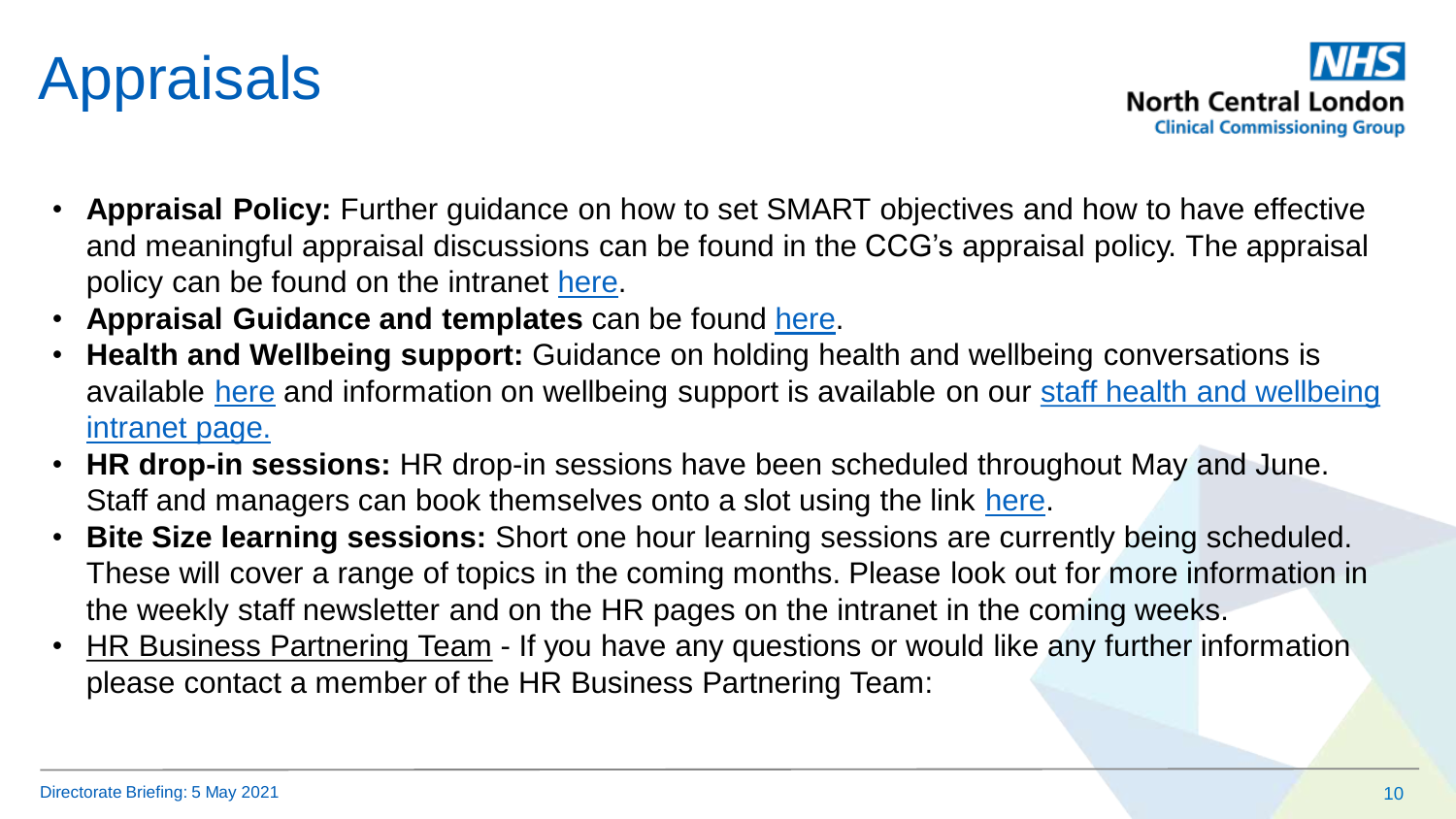



• **HR Business Partnering Team:** If you have any questions or would like any further information please contact a member of the HR Business Partnering Team:

| <b>Directorate</b>             | <b>HR Business Partnering Team</b> | <b>Contact Details</b>                  |
|--------------------------------|------------------------------------|-----------------------------------------|
|                                | <b>General queries</b>             | $\boxtimes$ nclccg.nclworkforce@nhs.net |
| <b>Borough</b>                 | <b>Elaine Campbell</b>             | $\boxtimes$ Elaine.campbell16@nhs.net   |
| <b>Clinical Leads/ GB</b>      |                                    |                                         |
| <b>Members</b>                 | Raksha Merai                       | $\boxtimes$ r.merai@nhs.net             |
| <b>Corporate Services</b>      |                                    |                                         |
| Finance                        |                                    |                                         |
| Quality                        | <b>Sharon Wynter-Smith</b>         | $\boxtimes$ Sharon.wynter-smith@nhs.net |
| Strategy                       | Donna Green                        |                                         |
| <b>Strategic Commissioning</b> |                                    | $\boxtimes$ donnagreen@nhs.net          |
|                                | Sneha Belvadi, Senior HR Adviser   | ⊠ Sneha.belavadi@nhs.net                |
|                                | Erica Maxwell, Job Evaluation      |                                         |
|                                | Lead                               | $\boxtimes$ erica.maxwell@nhs.net       |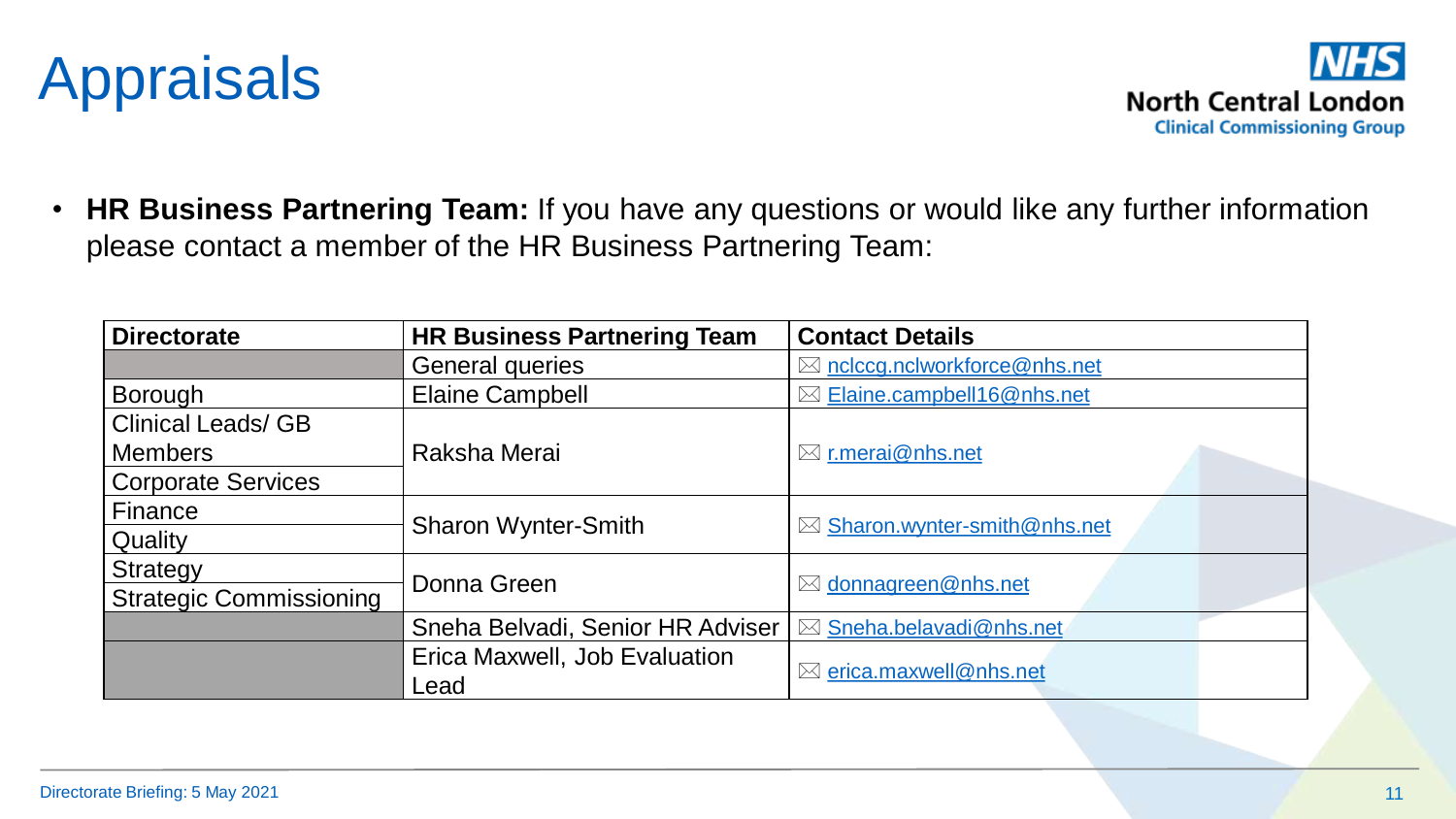#### Occupational Health Management Referral Process



- A management referral to Occupational Health (OH) can be made for a number of reasons such as, but not limited to:
	- seeking advice on how to manage the long- or short-term absence of a member of staff
	- seeking advice on how to support a member of staff with a health condition in order that they can remain in work without having to take absence
	- support a member of staff with a workplace/station assessment
	- support a member of staff where they may be suffering from stress/anxiety that may or may not be related to work.
- The aim of a referral is for our OH provider, PAM Group, to provide advice to a manager and member of staff regarding the likely duration of sickness absence, the functional effects of any ill health on the member of staffs' ability to carry out their duties, suggested rehabilitation / adjustments in the workplace or referral to other services.
- The HR pages on the intranet has a number of detailed guides for manager and staff on how to make a referral and what the process means for them. These can be found here: System User Guide/How to make a referral and [Occupational Health Management and You.](https://intranet.northcentrallondonccg.nhs.uk/downloads/OH/OH%20Management%20and%20YOU.pdf)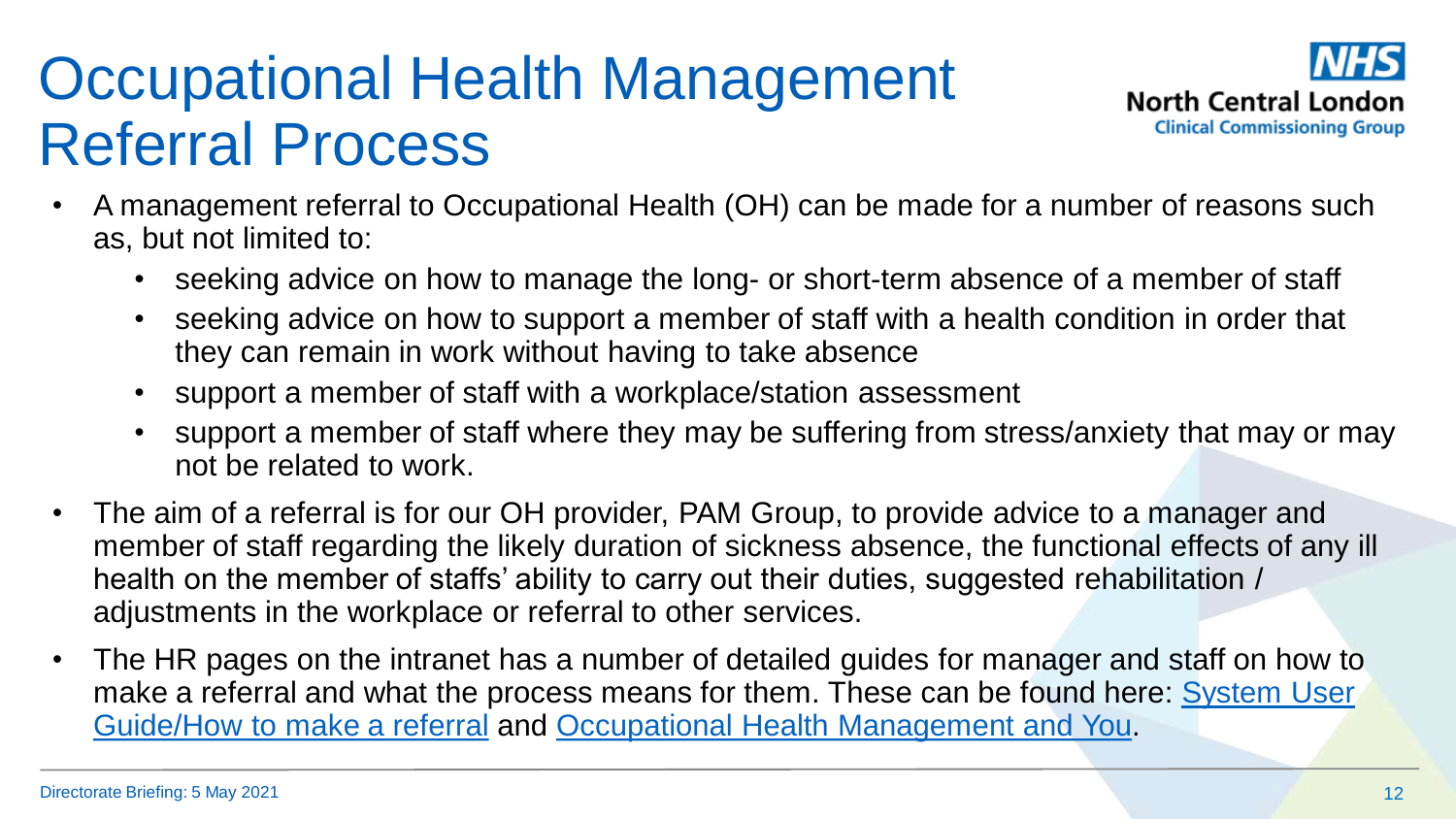# Occupational Health – consent and reports



- PAM Group use a number of different specialists with medical knowledge to provide advice on how the CCG can minimise the impact of work on health and maximise a member of staff's health at work.
- It is important that a manager has spoken to the member of staff about the reason for referring them to OH and taken consent before a referral is made. This is because it will be discussed with the member of staff during the OH appointment. Therefore there should be no surprises and the member of staff is fully aware of what they are consenting to.
- Every member of staff has the right to withdraw their consent at any stage of the referral providing that the outcome report has not been sent to the employer.
- If a member of staff withholds or withdraws their consent then a report will still be produced to advise the manager that the employee has withdrawn or withheld their consent. This report is factual and no health information will be provided to the employer.
- Following the OH appointment, the contents of the OH report are discussed with the employee prior to completion of the report and consent is obtained to send the report to management. This is usually on the same day as the appointment.
- Managers should openly discuss the advice with the member of staff and provide a copy of the report as soon as they receive it. They should discuss with the member of staff and document how they intend to apply any advice provided.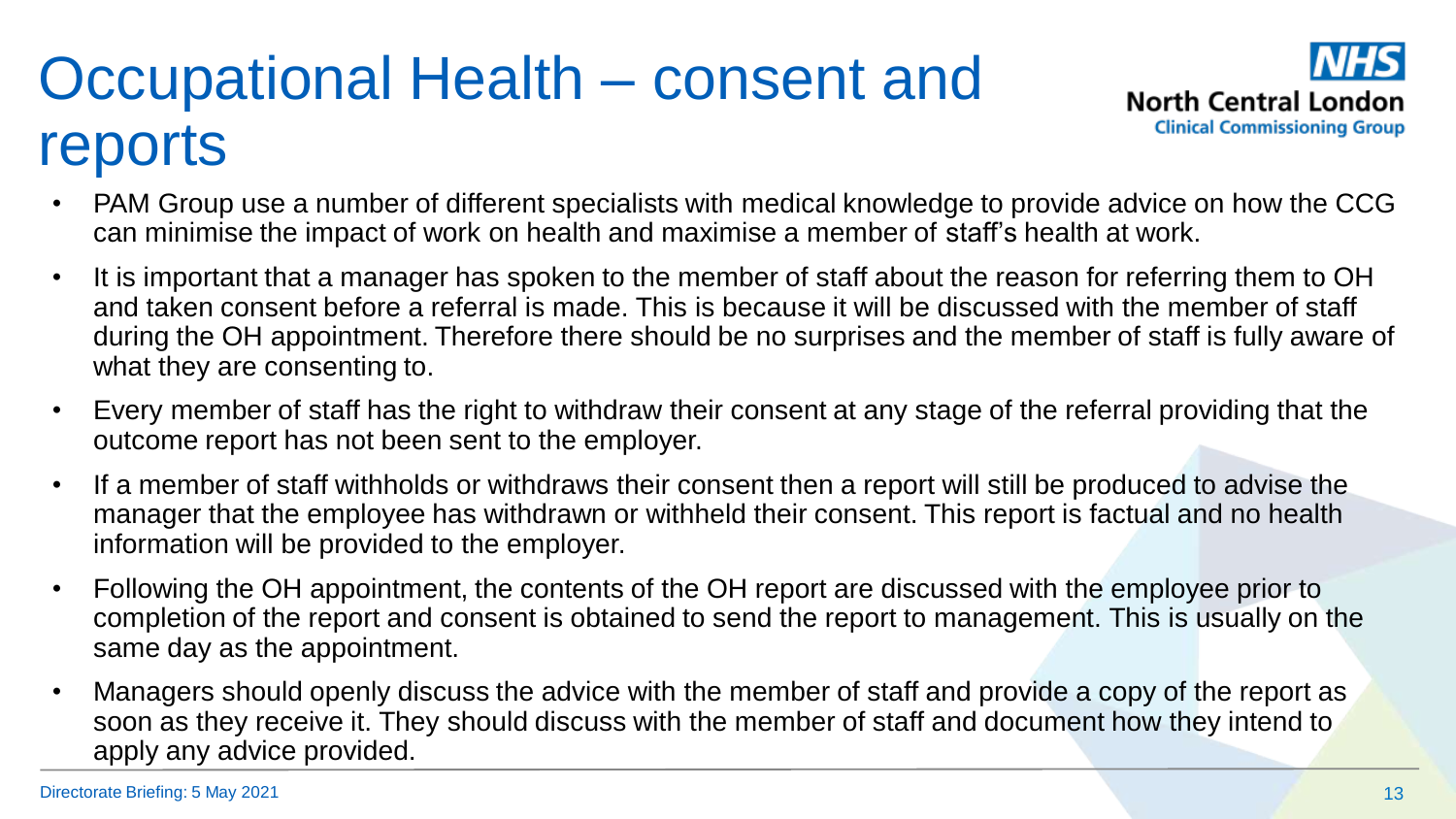# CQC Provider Collaboration Review



- The Care Quality Commision's (CQC) provider collaboration reviews (PCRs) look at how health and social care providers have worked together in their local areas in response to the Covid-19 pandemic.
- They aim to help providers learn from each other's experience of responding to Covid-19.
- These are national reviews to support system learning about positive partnership working (and challenges) and there will not be any rating issued.
- Following the review, the CQC will prepare a presentation for each system which will then feed into the national report.
- Reviews have already taken place in relation to Older People, Urgent & Emergency Care and Cancer services.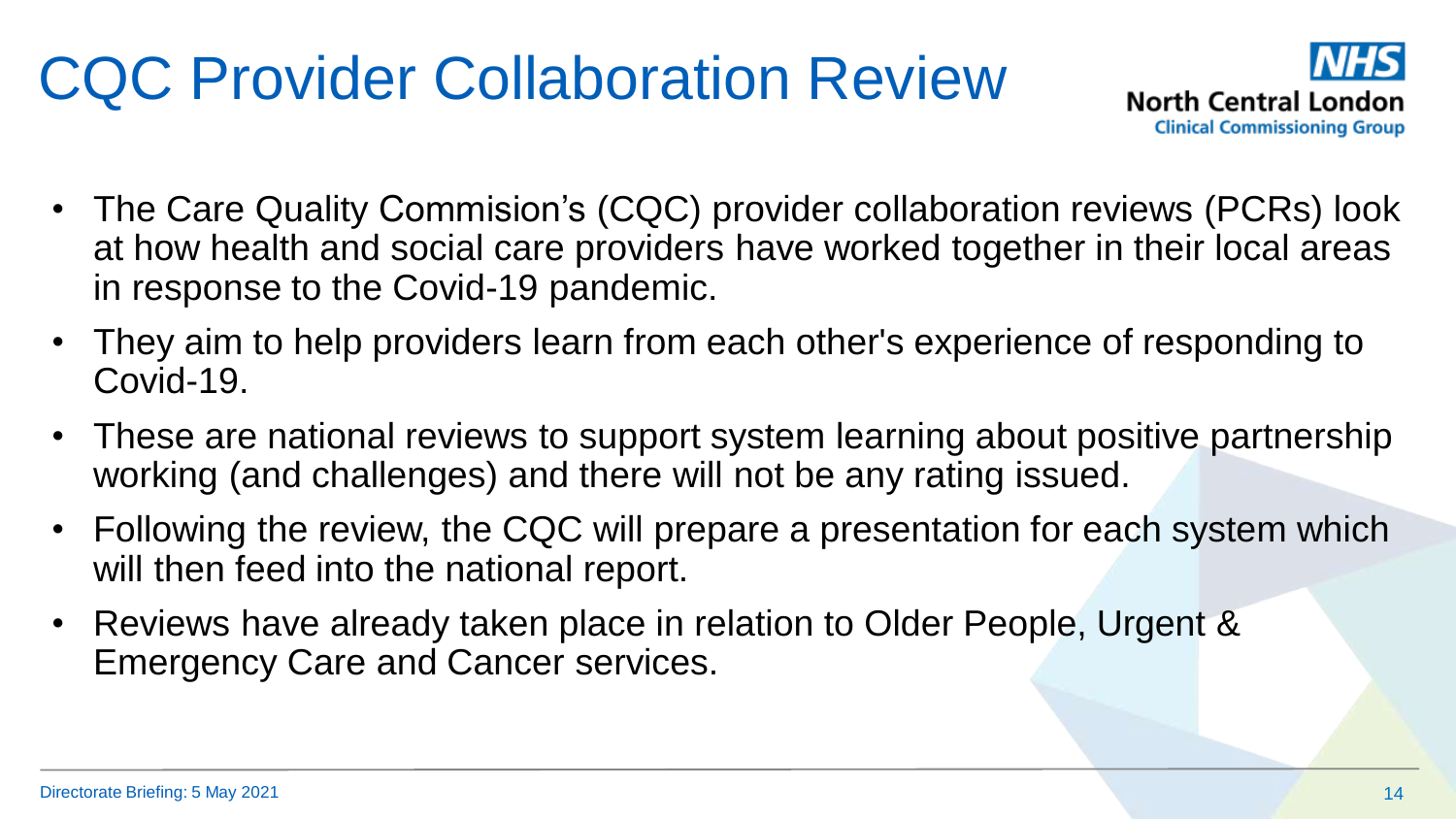# CAMHS Review



- NCL have been chosen to be part of the national CAMHS PCR which will focus on the provision of mental health services for children and young people in relation to the pandemic response.
- There will be a condition-specific focus on Anxiety, Depression, Eating disorders, Self-harm & Suicidal behaviours
- The review will be formed of three parts (projected to start on  $24<sup>th</sup>$  May 2021);
	- virtual interviews with a range of partners across the system
	- searches of GP records from 6 practices across NCL
	- case tracking to look at individual pathways and circumstances.
- The CQC will contact national/local patient groups that they have used previously for further patient feedback
- The KLOEs are still in draft however they will be broadly around Access, Staffing (including staff wellbeing), Governance & the Digital Agenda. A focus on inequalities in health will also be linked through all of these
- The Quality Team are coordinating this on behalf of NCL. If there are any queries, or if you would like to feed into this review, please contact Emma Casey, Quality Lead, [emmacasey@nhs.net](mailto:emmacasey@nhs.net)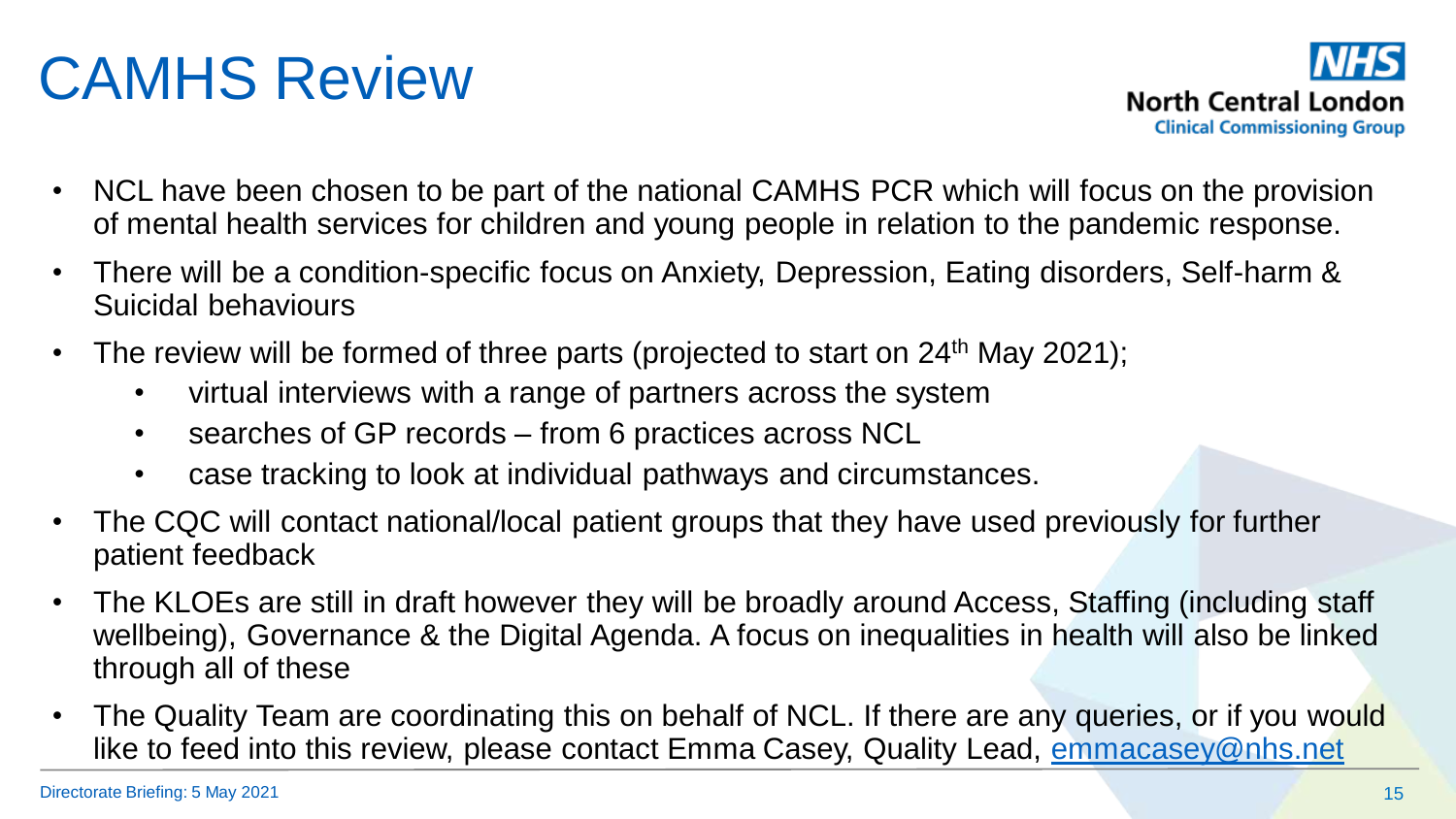# ICS / ICP update

- In February 2021 the Department of Health and Social Care published a White Paper outlining legislative changes to the current organisation of the NHS. These included the introduction of the Integrated Care System (ICS) as a statutory entity.
- This puts in place a legal framework reflecting the collaboration within STP footprints and will replace the CCG model and statutory responsibilities. The expectation is that these changes will be implemented by April 2022, and be in shadow form by September 2021.
- **Legislating for Integrated Care Systems: five recommendations to Government and Parliament.** [Published by NHS England and Improvement in February 2021,](https://www.england.nhs.uk/publication/legislating-for-integrated-care-systems-five-recommendations-to-government-and-parliament/) this made recommendations on how to legislate to place ICSs on a statutory footing.
- **Integration and innovation: working together to improve health and social care for all.**  [Published by the Department of Health and Social Care in February 2021](https://www.gov.uk/government/publications/working-together-to-improve-health-and-social-care-for-all/integration-and-innovation-working-together-to-improve-health-and-social-care-for-all-html-version), this was based on NHS England and Improvement's recommendations.
- Decisions on legislation will now be for Government and Parliament to make.

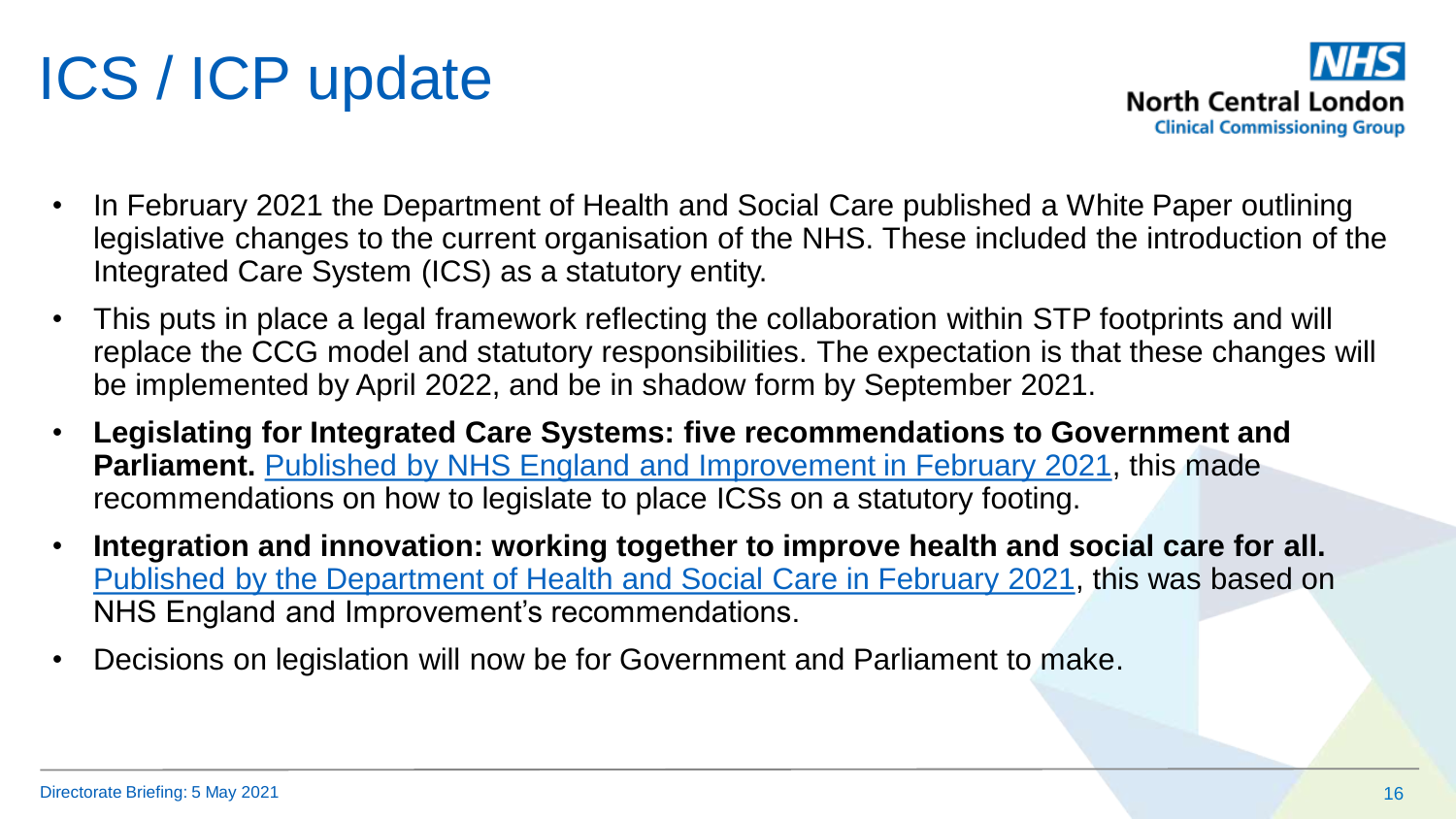# ICS / ICP update

- In March 2020 as the five CCGs in NCL merged to become one, the coronavirus (Covid-19) pandemic presented the whole NHS with an unprecedented challenge.
- The very nature and urgency of the pandemic has required us to work and think differently.
- Through collaboration, creative thinking and clinical & operational leadership, all of us (commissioners, providers, councils, voluntary & community sector and others) have been able to respond quickly and decisively in a complex and fast-moving situation.
- Relationships have strengthened and we have an increased understanding of each others roles, value and skills.
- We are focused on ensuring we build on these gains and the depth of partnership working and day in day out collaboration that we have seen.
- This way of working within our neighbourhoods, boroughs and system is the driver and foundation of the integrated care system.

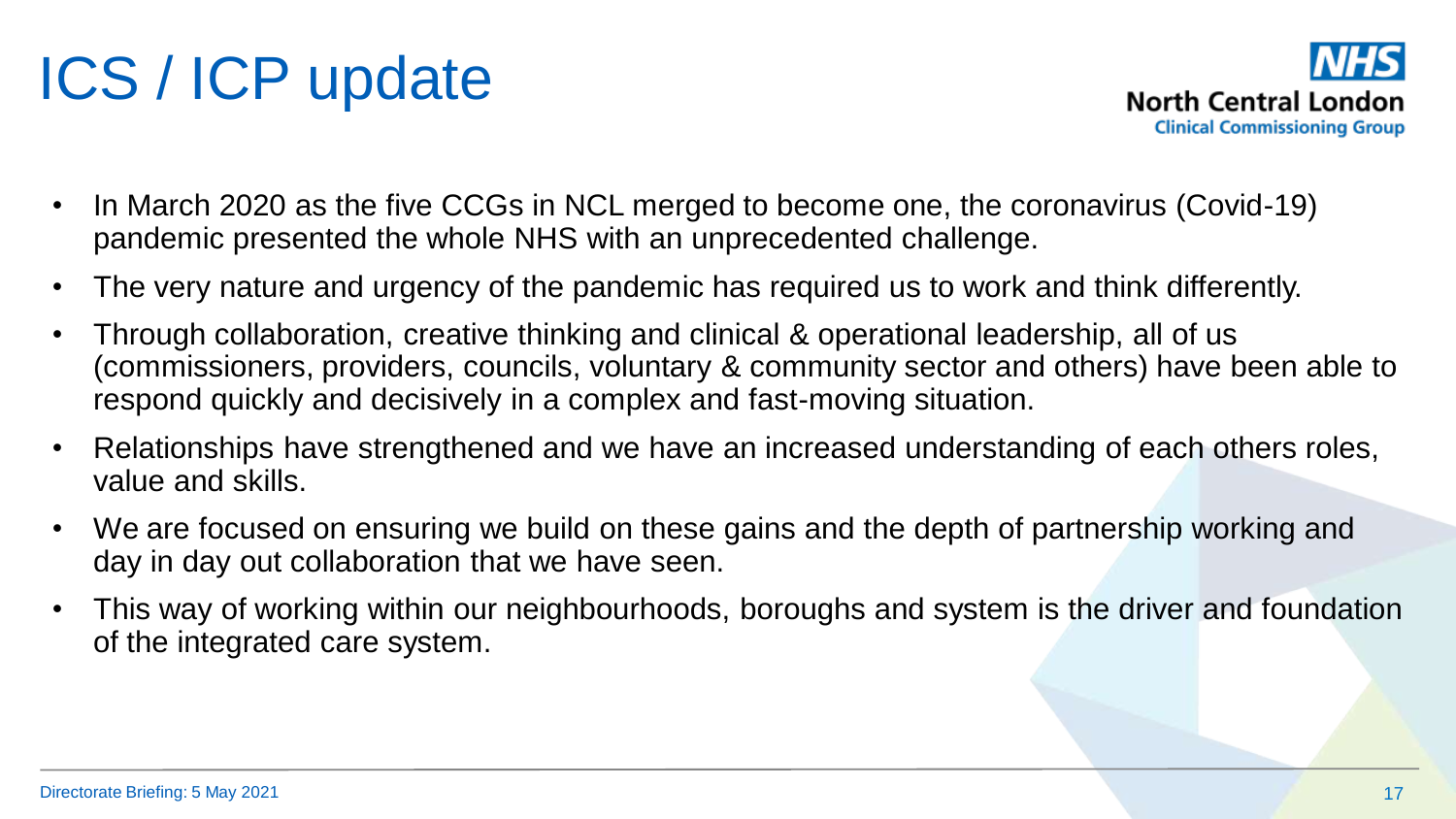

#### **The role of primary care in an Integrated Care System**

- General practice has a unique and critical role and sits at the heart of integrated care. The current pandemic has reiterated the value, skill, importance and flexibility of primary care.
- With clinical leadership remaining at the heart of the future system, there will be continued need for primary care clinical leadership within the ICS.
- Proposed legislation outlines some of the formal decision making forums, and these will include GPs. We are also working with primary care leaders locally to ensure primary care is engaged in NCL forums as we move into 'shadow form' as an ICS.
- Our elected Governing Body members and clinical leads continue in post during 2021/22.
- We remain fully committed to supporting primary care in NCL, building on the strong foundations established set by out local transformation and continued development work with practices, primary care networks and federations / primary care at scale.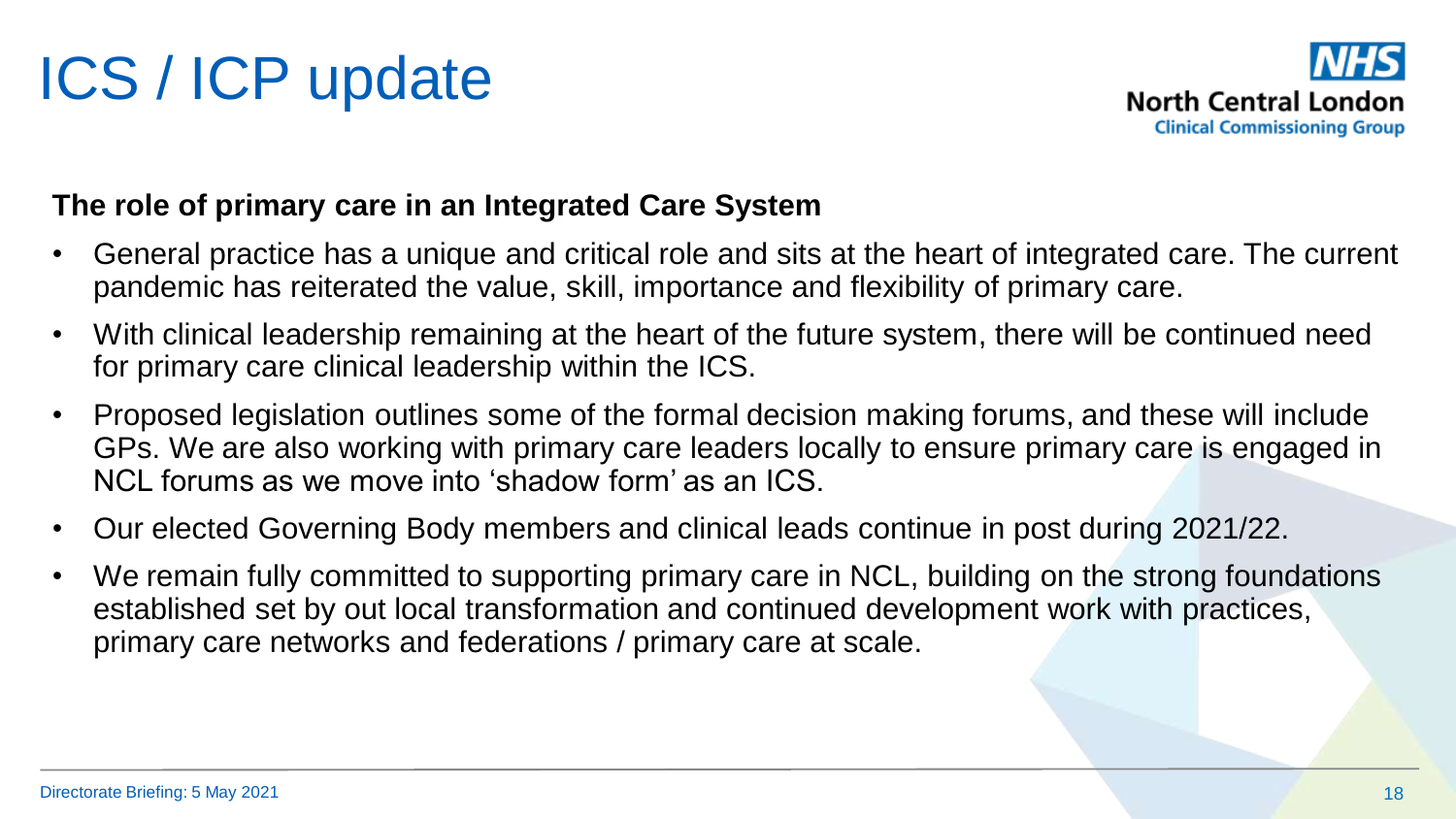# ICS / ICP update



#### **What could integration look like for primary care on a day-to-day basis?**

- Primary Care are represented in system forums at NCL and Borough levels. Each borough-based Integrated Care Partnership includes GP leaders alongside representatives from across health, the council, the VCS and partners such as the police.
- All partnerships are looking to build their neighbourhood model integrating teams locally and working together for the benefit of patients/residents as part of the shift to population health approach that more effectively targets need and inequalities with proactive and joined up care.
- PCNs will continue to be supported and to grow to enable this and to support the resilience and growth of general practice.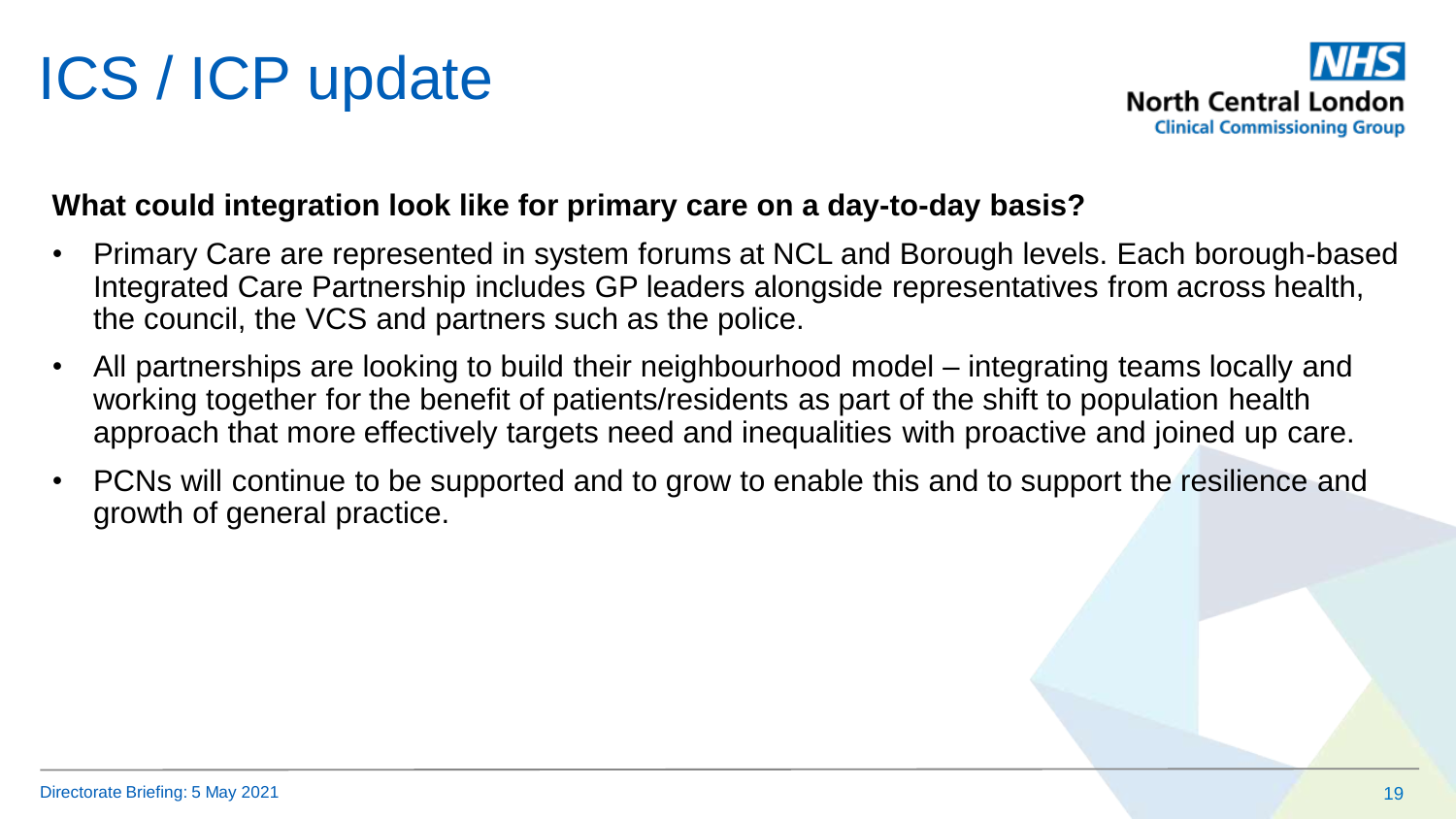### GP alliance



#### **Why form a GP Alliance?**

- This will ensure representation at NCL level and enable primary care to unify its voice, influence and challenge system decision making and create an awareness of the culture of general practice.
- We believe that we can deliver services that improve the health and wellbeing of our population, tackle the inequalities we know many still face and ultimately protect the future of general practice.

#### **Progress to date**

- With PCNs and Federations having come together, the GP Alliance reference group has two representatives per borough and has signalled the intention for the GP Alliance to join the wider NCL Provider Alliance which contains acute, community and mental health trusts.
- Through collaboration and commissioner support colleagues have delivered a successful NCL Covid-19 Support Service and Covid-19 vaccination programme.
- Having established a terms of reference and purpose statements, work is underway to develop a process that formalises function, structure, the type of organisation and more.
- Aim to have a board in place by September 2021 with a clear scope of responsibility, an organisation structure formed and recruited to with clear links to the wider system and for suitable stakeholder engagement to have been undertaken.